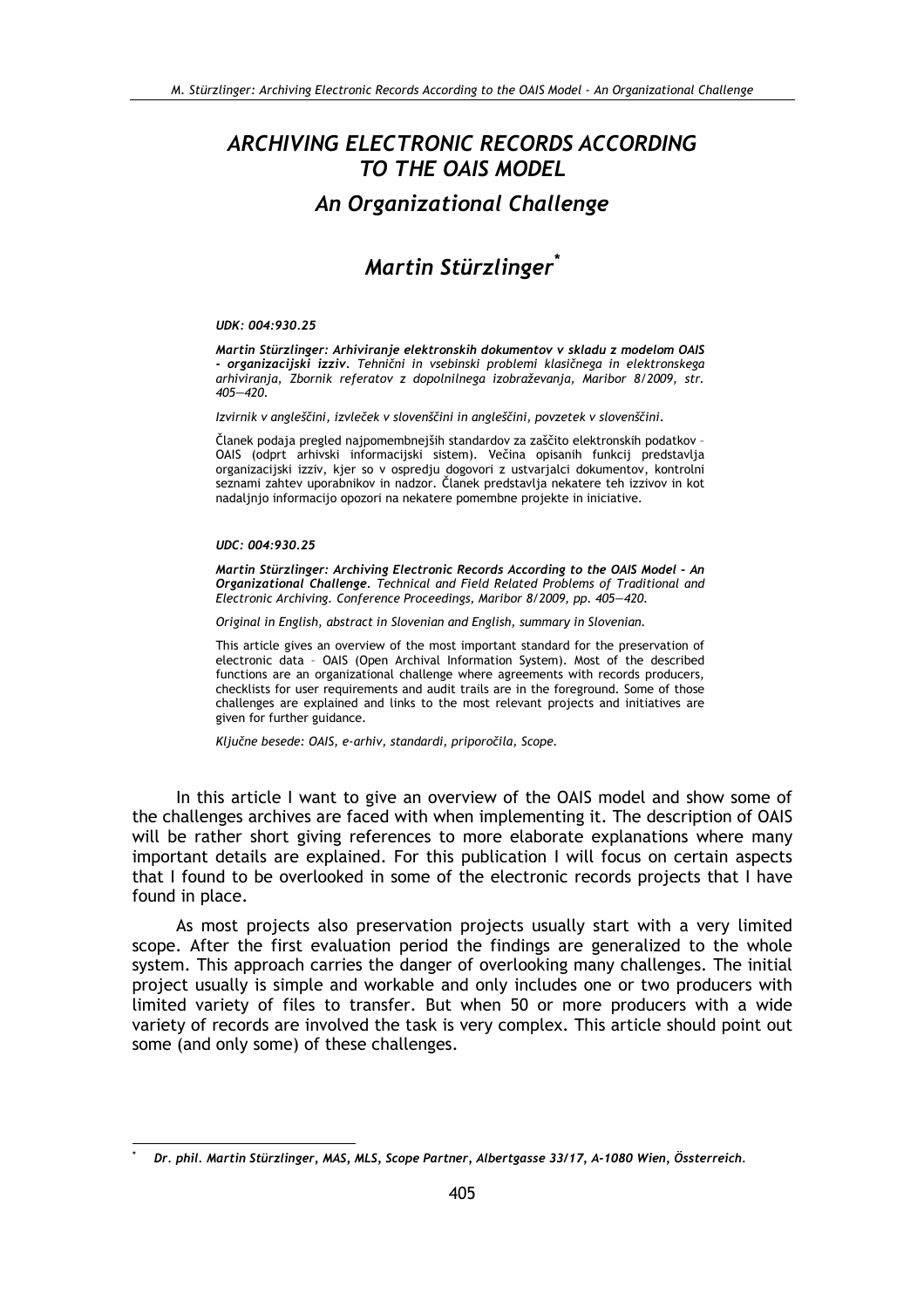#### THE OAIS (OPEN ARCHIVAL INFORMATION SYSTEM)

Archiving and long-term accessibility of electronic documents is the greatest challenge of our days in the field of archives. Since our information society is build on electronic documents, their preservation and future use is also a critical question of general interest.

The archives community has realized this problem with some delay and has been working on concepts. Since a couple of years the focus has shifted from concepts to finding and implementing solutions. It started with individual projects by archives with enough foresight and resources. Today more and more archives are working on or with more general solutions.

The archives can only control to a certain degree the production and the amount of electronic records produced in their administration. Rarely has the archivist a chance to influence the form these records are produced in.<sup>1</sup> Almost every administration has a different form for its electronic records; very often the understanding of content and form of a record is fundamentally different. Standards are only slowly beginning to change this field. $<sup>2</sup>$ </sup>

Just as diverse as the systems on the side of the producers of archival material are the solutions to import and archive on the archives side. While the archives world has traditionally been a field not touched by standards, things have changes in the last 20 years. We got used to the more general standards like ISAD(G) but slowly are moving to more and more precise ones like EAD or PREMIS.

The role of standards is often not appreciated or underestimated. Standards limit the flexibility of a project and will probably not allow for meeting 100% of the organizational needs. Standards are seen as a hindrance when their scope does not exactly match the project goals. But on the other hand standards can also save a lot of work as they stop us from reinventing the wheel. They are mostly drafted by experts who have a wide understanding of the field. Standards should work as guidelines to make sure that no important issue is overlooked. In any case standards are a must if interoperability is part of the project as it is the case for Ingest, archival description and Access.<sup>3</sup>

No general opinion has been found on how to tackle the challenge of archiving electronic records - indeed there are still very few "best practices". Projects and solutions are as diverse as the archives community. Only one standard is generally agreed upon which sets the stage for archiving electronic records. The standard OAIS (Open Archival Information System)<sup>4</sup> is a reference model for a long-term preservation archives. It is however not an implementation guideline.<sup>5</sup> It describes

This is at least true for most of the central European countries; it is different in the countries with the tradition of record managers who work as intermediates between the producers and the archives.

I will only point to MoReq2: Model Requirements for the Management of Electronic Records (2008): www.dlmnetwork.org/moreq2.

Sabine Schrimpf, Standardisation in the Area of Digital Long-Term Preservation. Archiving 2008, June 24-27, 2008, Berne, Switzerland.

The standard can be found at: http://public.ccsds.org/publications/archive/650x0b1.pdf.

 $5^{\circ}$ Alexander Egger, Shortcomings of the Reference Model for an Open Archival Information System (OAIS). TCDL Bulletin 2006, Volume 2 Issue 2: http://www.ieee-tcdl.org/Bulletin/v2n2/egger/egger.html.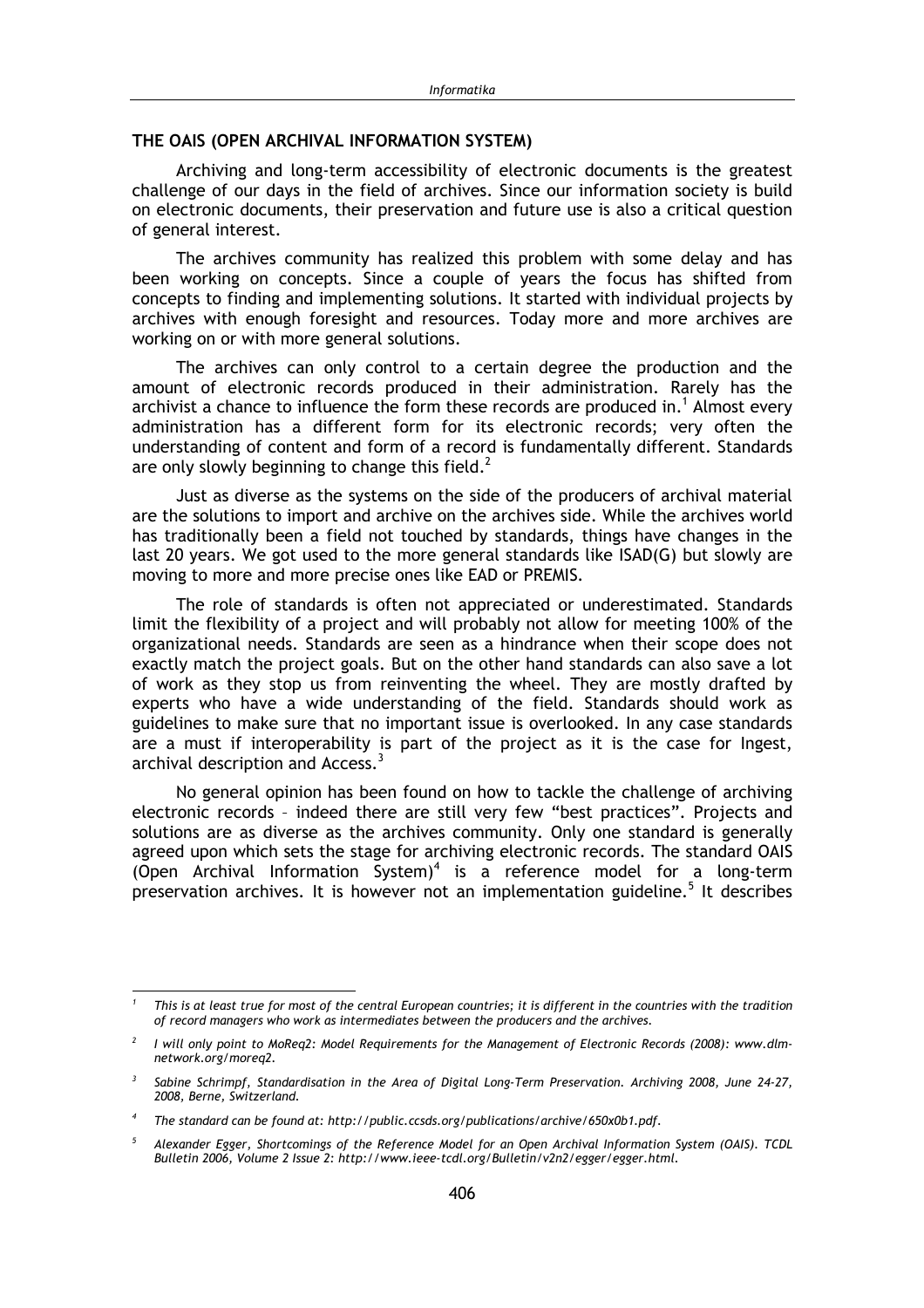several functions between an OAIS (an archive following the standard OAIS), its management as well as record producers and record consumers. <sup>6</sup>

#### SCOPE OF THE STANDARD

When looking at the standard one has to bear in mind that it is not a construction manual for an electronic archives. Not all the functions described need to be solved by one software system but can be solved by several components working together. Some of the functions do not need to be supported by a database at all. They can be organized in paper; like signed agreements between the producer and the archive.

It is important to remember that the challenge of archiving electronic records must first be dealt with on the organizational level and then secondly on the technical side. This is especially true for the Ingest when records are transferred to the archives. The following graphic gives an overview of the model where the most important entities are shown. In this article I will only refer to these parts leaving much of the details aside. The whole OAIS standard is quite complex but still an interesting document. It gives the reader a deeper understanding of the necessary components and how things can work together.



# **INFORMATION PACKAGE**

The OAIS model describes three different information packages:

 $1<sub>1</sub>$ The Submission Information Package (SIP) is sent from the information producer to the archive, the

Most initiatives and projects for long-term preservation have adopted OAIS as their general reference model, for example the American National Archives (http://www.archives.gov/era/), the National Archives in London (http://www.nationalarchives.gov.uk/preservation/digital.htm), or the Australian National Archives (http://pandora.nla.gov.au/).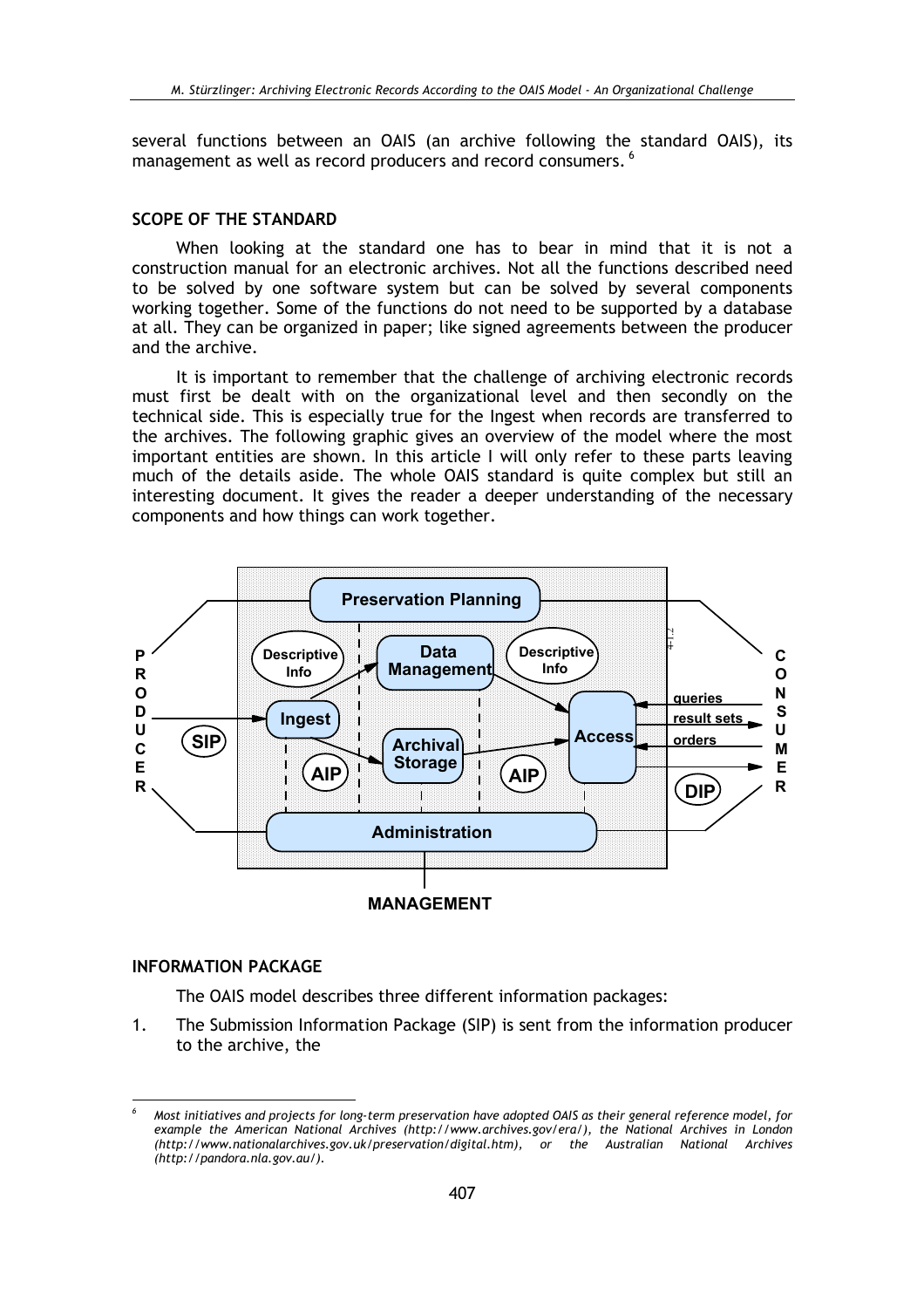- Archival Information Package (AIP) is the information package actually stored  $\overline{2}$ by the archive, and the
- Dissemination Information Package (DIP) is the information package transferred 3. from the archive to a user in response to an access request.

In the context of preservation the relevant information package is the AIP. since this is the package which is retained over the long-term. Each information package needs four information objects: (1) information about its content - like the documents of a record, (2) a description about the content to make the package searchable und findable, (3) information that is needed for preserving the content, including a unique identifier and the proof of authenticity and (4) information about the whole package that keeps the object together.

# **PRODUCERS**

Producers are all institutions or persons who transfer material of archival value to the archives. Usually a legal basis or a contract regulates the relationship between them. The producer controls the creation process of the records and determines the stage in the lifecycle when the records are transferred to the archives. It is the producers' responsibility to make the export from the original system and create the SIP. The agreement between archives and producers has to make sure that SIP is created according to an agreed interface and transferred in agreed intervals and quantities.

# **INGEST**

The information in electronic records comes from the producers in the form of a SIP, is ingested into the archives, transformed and then stored as an AIP. Most important the information has to be readable and understandable over the long-term and has to remain authentic. To ensure this a number of checks must guarantee the relevant quality criteria.

After the data has been determined complete and is ready for archiving it is sent on to the next steps in the process. First only the descriptive metadata is stored in the Data Management and second the AIP is stored in the Archival Storage.

### **DATA MANAGEMENT**

In the Data Management all descriptive data about the electronic documents are stored. In addition the access rights and protection terms are administered. The data is also the basis for reports, statistics and any query on the data. This function is the part close to the traditional archival finding aid. Advanced archival information systems (AIS) like scopeArchiv can manage the functions in Data Management.

# **ARCHIVAL STORAGE**

The Archival Storage of the OAIS has the safeguarding and preservation of the data at its core. Here the AIPs are stored - they contain all the information; that is the descriptive metadata, the content with all its electronic documents (e.g. the PDFs and TIFFs), the preservation metadata and the information that holds the AIP together. Error checking, data recovery and migration/emulation are handled here.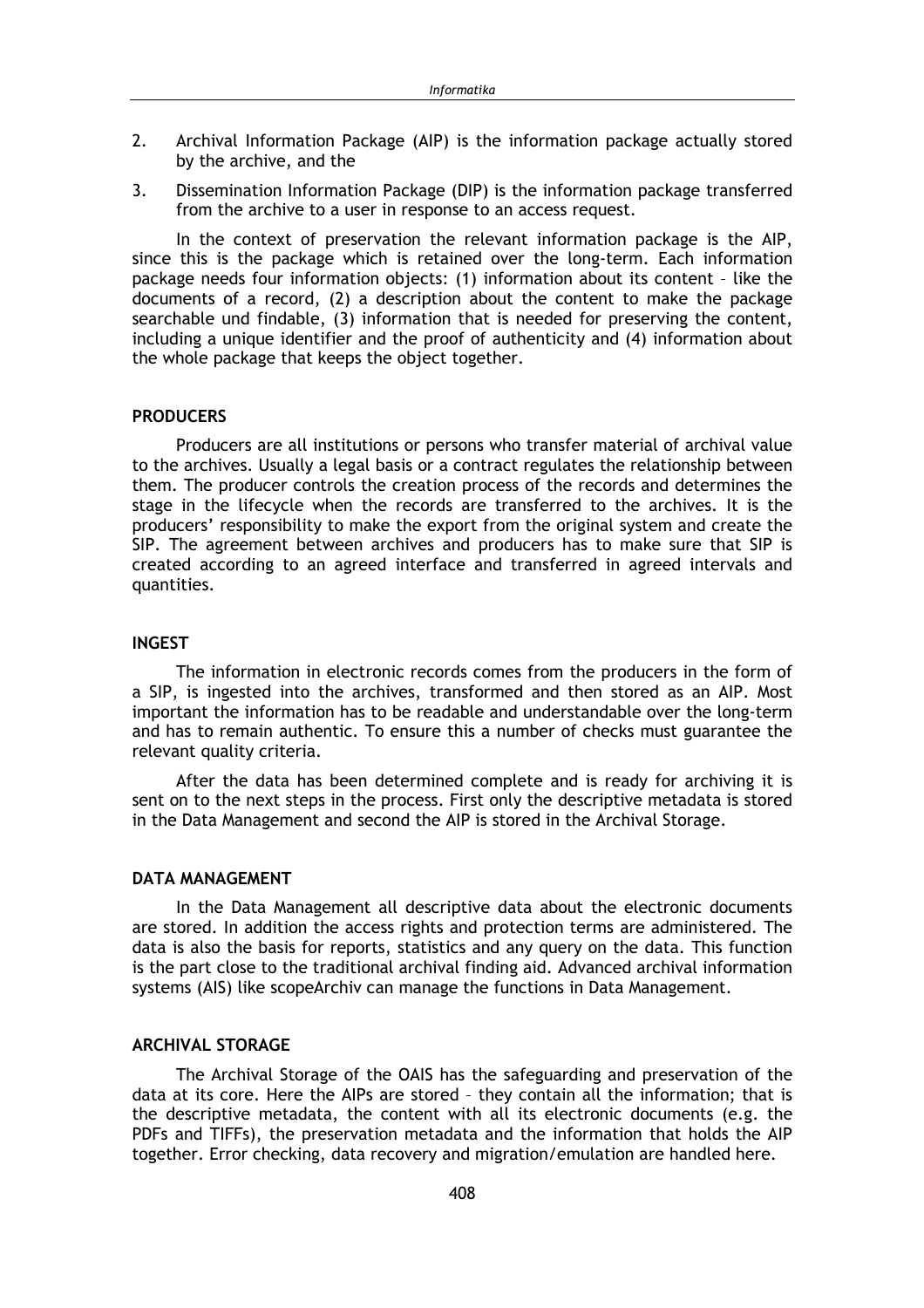#### **ADMINISTRATION**

The administration is only in part a job for software but is about organizational issues. This part deals with the agreements for the preparation and ingest of the SIP, the rules for access and the overall standards and policies.

#### PRESERVATION PLANNING

The preservation planning monitors the changes in technology and develops the strategy that leads to the migration/emulation of the data.

# **ACCESS**

The Access provides for all the customers the possibility for searching and retrieving the archived data. According to the OAIS model it is not only an internet portal but also covers the physical reading room where people consult finding aids in paper. In Access the consumers request archival material which is delivered as a DIP in a form suitable for the reader. Rights must be checked if the consumer has the according privileges to view a certain file and billing must be handled. Access should be a function handled by a modern archival information system (AIS).

#### DESCRIPTION OF FUNCTIONS, STANDARDS AND SYSTEMS

It is important to see that many of the requirements of long-term preservation of electronic records are organizational needs. Only when those are met then the implementation of technical systems should start. In the following chapters I will point out some of the issues that have to be agreed upon.<sup>7</sup>

Since the number of challenges and difficulties are quite large it is advisable to start with pilot projects that have a limited scope. Invaluable lessons can be learned from actually trying to do things. However for large scale projects at least the requirements for the whole system should be clear. It can proof to be very costly for example to implement an Ingest process without defining the rules and needs for Access. The amount of planning for a full scale system should never be underestimated.

# DEFINITION OF THE INFORMATION PACKAGES

One of the most important concepts in the OAIS standard is the definition of the three different types of information packages; (1) the SIP that is transferred to the archives, (2) the AIP that is stored for long-term preservation and (3) the DIP that is used by the consumer. The information package contains the data about the content itself (for example the TIFF-files) but also the information on how to read and preserve it. As a result the content files must be surrounded with a whole range of metadata. The OAIS standard only gives some indications on what this metadata must fulfill, leaving the details to other initiatives.

A very useful starting point on terms and definitions (for German speakers) is: nestor - handbuch - Eine kleine Enzyklopädie der digitalen Langzeitarchivierung Version 1.5 (Dezember 2008): http://nestor.sub.unigoettingen.de/handbuch/nestor-handbuch.pdf.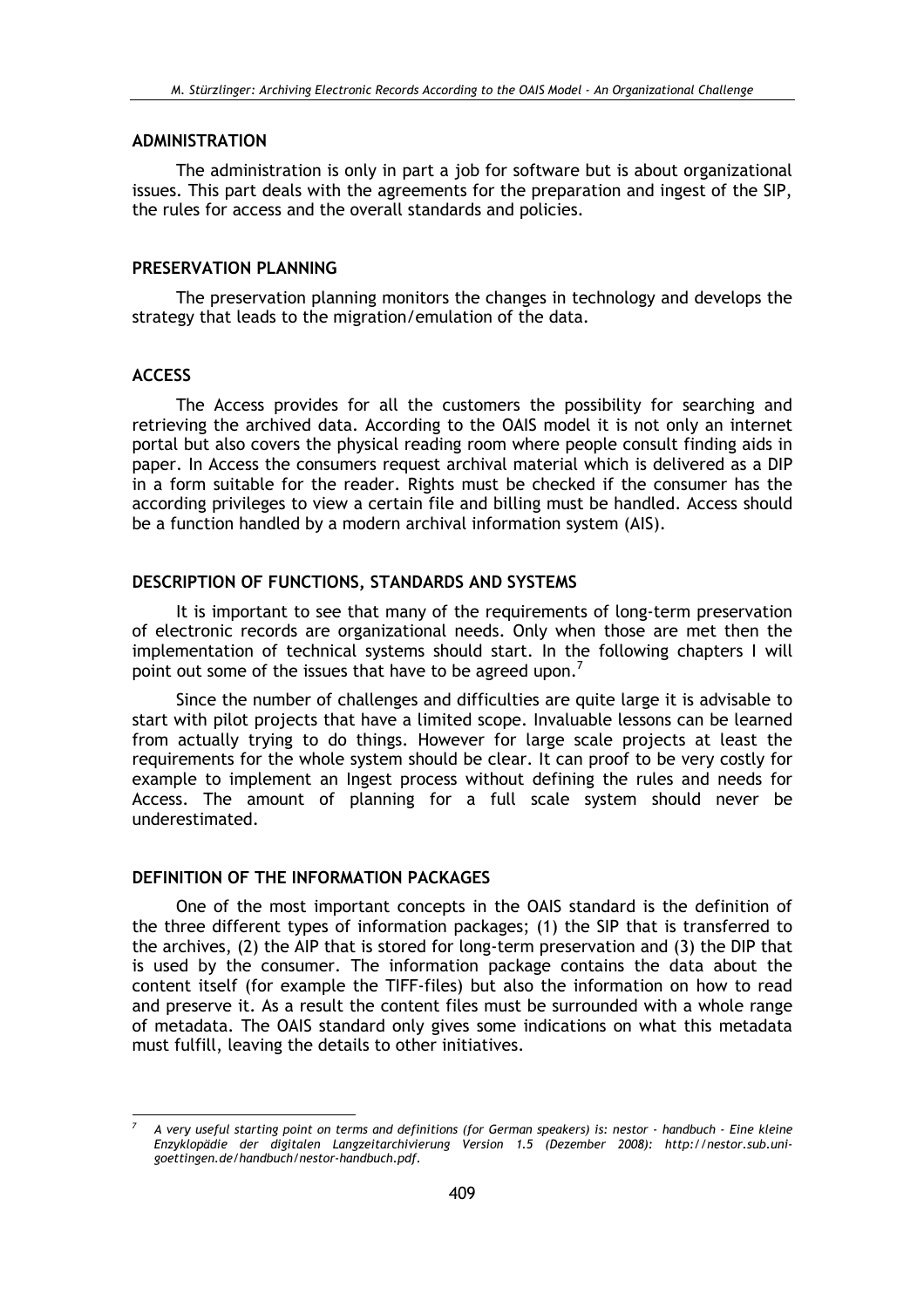For some time after OAIS had been published the specification of an information package has been unclear. In the last 5 years quite a number of national and international proposals have emerged on the exact form of such a package. Ouite a few projects have implemented these and gained firsthand experience. Those lessons learned must be examined closely to ensure a successful preservation project.

On a national level there exists several definitions for an information package, like in Austria the EDIAKT II standard,<sup>8</sup> in Switzerland the GEVER standard for the  $SIP$ , in Germany the very specific DOMEA-Aussonderungskonzept<sup>10</sup> or in France the "Standard d'échange de données pour l'archivage".<sup>11</sup>

All of these are close to the records management standards in the respective countries and are very suited for the transfer of the data to the archives. When it comes to storing or disseminating the information these standards might not be as adequate. On the international level several initiatives have created other standards that have had great impact on the discussion. These standards fall in two distinct categories, one for the archival metadata and the other for the technical metadata. For the first category METS, EAD, the Dublin Core Metadata Initiative, DIDL and XFDU<sup>12</sup> are examples, for the second there is PREMIS but also LMER.

METS stands for Metadata Encoding and Transmission Standard and was designed to be used as an information package according to OAIS.<sup>13</sup> It is a standard for encoding descriptive, administrative and structural metadata for digital objects. A METS package for a digital object contains information on the metadata associated with the object, the structure of the object and names and locations of files that comprise the object. Other metadata standards such as PREMIS, EAD and MIX are compatible with METS.<sup>14</sup>

METS and PREMIS have emerged as the most important standards in this area. They basically regulate different issues but are closely connected. PREMIS can be embedded into the METS object, a definition for this has already been found.<sup>15</sup> However some projects have elected to use PREMIS as the standard for the whole

 $\mathcal{R}$ Empfehlung für das XML-Schema zu EDIAKT II: http://www.ag.bka.gv.at/index.php/Portal:Ediakt.

KOST.07 Archivierung von Unterlagen aus Geschäftsverwaltungssystemen (AUGev) Zusammenfassung: Datenmodellierung und Schnittstellenspezifikation: http://www.kostceco.ch/cms/download.php?3d502ef689ec5e4ab67b5ed3f6e118a0.

<sup>&</sup>lt;sup>10</sup> DOMEA Konzept - Organisationskonzept 2.0 - Erweiterungsmodul zum Organisationskonzept 2.0 Aussonderung und Archivierung elektronischer Akten - Schriftenreihe der KBSt 66, Oktober 2004; http://www.verwaltunginnovativ.de/cln\_117/nn\_1007474/SharedDocs/Publikationen/DE/domea\_konzept\_aussonderung\_und\_archiv ierung\_elektronischer\_akten.html?\_nnn=true.

 $11$ Standard d'échange de données pour l'archivage. Transfert - Communication - Elimination - Restitution (also *available in English):* https://www.ateliers.modernisation.gouv.fr/ministeres/projets\_adele/a103\_archivage\_elect/public/standard  $d$ <sub>echange\_d/</sub>.

<sup>&</sup>lt;sup>12</sup> The XFDU standard is very new: XML FORMATTED DATA UNIT (XFDU). Structure and Construction Rules. CCSDS 661.0-B-1 (September 2008): http://public.ccsds.org/publications/archive/661x0b1.pdf. Lucas Arnaud, XFDU packaging contribution to an implementation of the OAIS reference model (November 2005): http://www.ukoln.ac.uk/events/pv-2005/pv-2005-final-papers/043.pdf.

<sup>&</sup>lt;sup>13</sup> The Standard can be found at: http://www.loc.gov/standards/mets/. A good graphical overview can be found at: http://sunsite3.berkeley.edu/mets/diagram/#a3.

<sup>&</sup>lt;sup>14</sup> See also: nestor - handbuch - Eine kleine Enzyklopädie der digitalen Langzeitarchivierung Version 1.5 (Dezember 2008), Chapter 10: Standards und Standardisierungsbemühungen.

<sup>&</sup>lt;sup>15</sup> Guidelines for using PREMIS with METS for exchange (17. 9. 2008): http://www.loc.gov/standards/premis/premis-mets.html.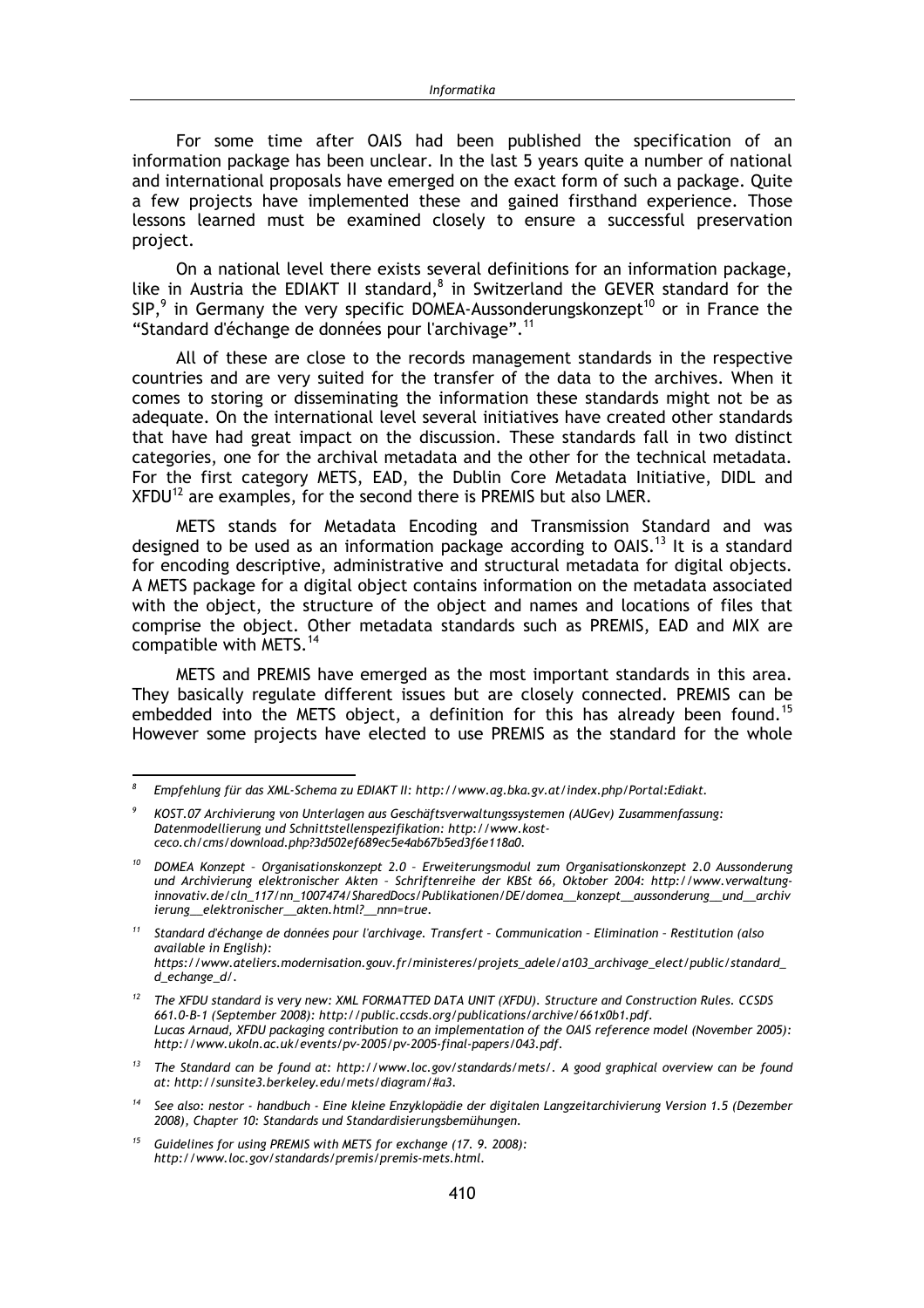information package. More and more projects elect to use EAD for the archival description.<sup>16</sup> The possibly complexity of an information package is shown in this graphic:<sup>17</sup>



#### **INGEST**

As mentioned the OAIS model provides the general framework for the Ingest process. As a reference model it only gives broad and abstract definitions on the necessary steps and functions to be performed during Ingest. From this basis it is quite difficult to build a working organizational and technical system. To master this challenge several working groups on an international or national level have compiled valuable guidelines giving detailed definitions and descriptions of the necessary steps.<sup>18</sup> The Ingest is the first entity described in the OAIS model and should also be the first part to be solved in a long-term preservation project. Within a data management or recordkeeping system records are produced by an administrative unit - the producer. This data is kept for a specified period of time (usually 5-15 years) until these records are no longer needed in the productive system. Most of the records will be deleted; some will be needed for long-term preservation in an archive.<sup>19</sup>

 $16$ For example: KOST-Empfehlung zur Archivierung von Unterlagen aus Geschäftsverwaltungssystemen: Prozesse, Datenmodell, Schnittstellen (10. 9. 2008): www.kostceco.ch/cms/download.php?802e473c1bcf4ce83e6e30a93cb78815

<sup>&</sup>lt;sup>17</sup> Magnus Geber, Developing long time preservation solutions - experiences from the LDB-project and other activities: http://www.cen.eu/CENORM/BusinessDomains/businessdomains/isss/activity/preslab0706.pdf.

 $18$ Abstract Standard CCSDS, Producer-Archive Interface Methodology  $\sim$   $\sim$ PAIMAS (May 2004): http://public.ccsds.org/publications/archive/651x0b1.pdf. Trade Facilitation and Business Process Working Group: 19 eGovernment, Record Exchange Standard Version: 1.0 Release: 1 Date: 23 June 2008 (Business Requirements Specification BRS, Business domain: Archiving and records **Business** process: Transfer  $\dot{c}$ ์ digital records Document management. *identification*) Wege ins Archiv. Ein Leitfaden für die Informationsübernahme in das digitale Langzeitarchiv, Version I. Hg; nestor-Arbeitsgruppe Standards für Metadaten, Transfer von Objekten in digitale Langzeitarchive und Objektzugriff (nestor-materialien 10): http://nbn-resolving.de/urn:nbn:de:0008-2008103009.

<sup>19</sup> A very interesting initiative is the Archives Ingest Cooperation Wiki where many European national archives work together on describing the ingest process: http://www.eha.ee/wiki.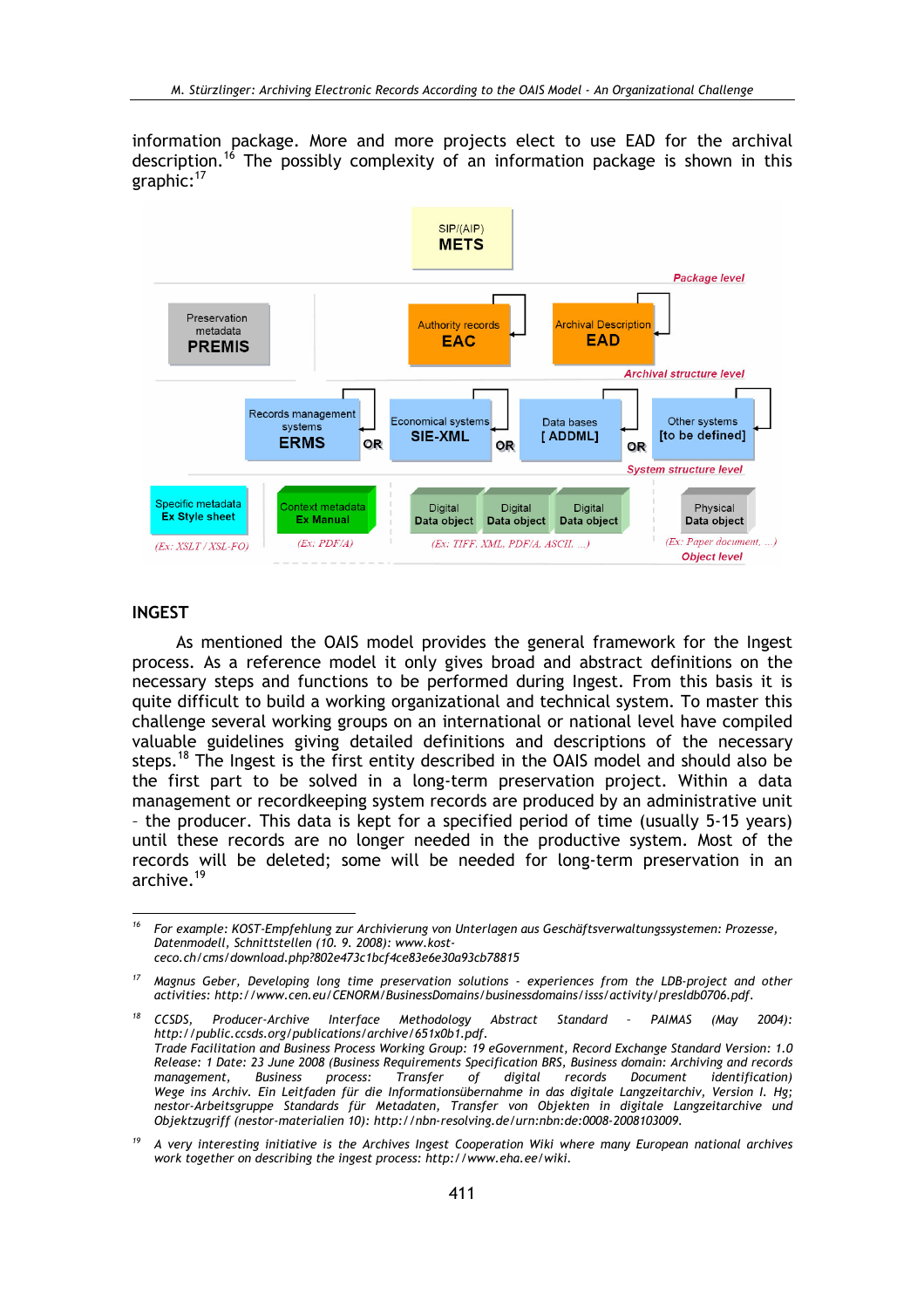

#### **APPRAISAL**

Appraisal must be part of the workflow of records into the OAIS. The majority of the appraisal decisions will be taken before the export from the recordkeeping system. The recordkeeping system must store the information about the archival value of each record in order to facilitate an automated export. In addition to the archival value each record also needs the information about the retention period. Those records with only a short retention period and of no archival value will not be exported but kept in the originating system until their retention period has expired.

All other records with a longer retention period (more than 7-10 years) will have to be exported from the originating system at one point in time. All records of archival value should be transferred into the OAIS.

But what happens with the records of no archival value? Some organizations might elect to store this data in some form of intermediate archive. This will make sense especially when no format conversion is needed. As soon as the long-term aspect becomes more relevant - including migration and changing access rights - the storage in the OAIS will be an option. This will have as a result that the OAIS stores some records for eternity and some only for a few years.<sup>20</sup> In this case the OAIS needs a deletion process that regulates very clearly who has deleted what and for which reasons. If records of archival value could be deleted from an OAIS this would be a serious breach of authenticity and would render many of the security measures useless.

#### **COORDINATION**

For the Ingest process an agreement between the producer and the archives is necessary. In the traditional paper world this workflow must be coordinated in order to avoid 5 trucks of paper records arriving unexpected on one day. Such a process would create backlogs and confusion. But at least paper is patient and can be put in storage for a long time.

In the electronic world there must be a higher level of coordination. Producer and archive have to agree to the organizational and technical aspects of transferring

Michael Hollmann, Creating an intermediate archive for semi-active electronic records - concepts and challenges: http://www.dlm2008.com/img/pdf/hollmann\_ab\_gb.pdf.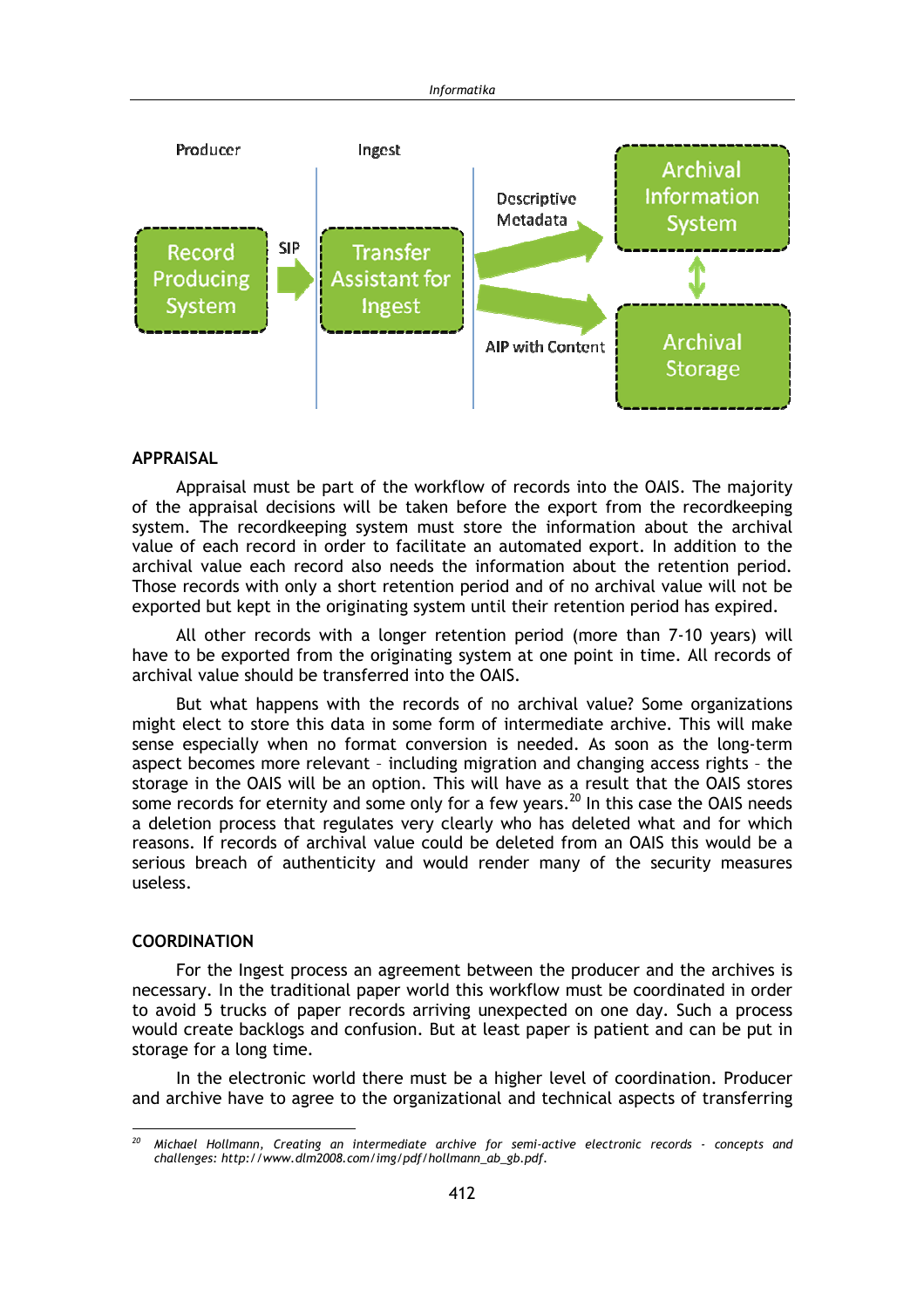the records. The archive must know exactly which producer will transfer files to the archive and in exactly which format(s). As a first step the producers need to export the data from the original recordkeeping systems. In addition to this content a lot of metadata is needed to form a complete SIP. This SIP is then sent to a transfer platform.

Most of the metadata needed for the following processes must already be included in the SIP, like technical, legal and descriptive data, enabling storage, data management and access. Only when the metadata is complete the archive can start to convert the SIP to the archival storage units AIP.

#### **TRANSFER PLATFORM**

The producers are responsible for placing the files on this transfer platform. As mentioned above this can only happen in a formally agreed process. The archive must know which producer has the right to transfer what kind of files. After the transfer the archive must be notified.

The transfer platform will always have a limited amount of space for the data it can hold. There must be rules how much can be transferred to it and what needs to be done with data on it. The archive must have the capacity to take the files from the platform and ingest them into the OIAS. What happens, if the archive does not manage to take in all the records? Then the platform will run full and the producers are blocked from transferring. Will they then be allowed to delete the records? In the Austrian province of Upper Austria all files being stored longer than 6 month on the transfer platform are to be deleted - putting pressure on the archive not to create a backlog.

This also relates to the amount of transfer at a time. In paper we are used to periodical accessions of material, maybe once a year or once in 5 years. Nobody would think of a weekly transfer of paper files from one producer. In the electronic world there are more possibilities since the transfer can automated in different ways. It can be completely manual from the export to the conversion until ingest. In such a case similar accession intervals as in the paper world are desirable.

But the transfer can also be partly or completely automated. At a certain time a trigger in the recordkeeping system starts an export which builds the SIP. The transfer platform recognizes the SIP, checks its authenticity and completeness and creates the AIP which is transferred to the storage. In a highly organized archive even the descriptive metadata can be generated automatically and added without intervention into the archival hierarchy.<sup>21</sup> Humans would only intervene if one of the checks fails sending an error report. This however requires very standardized data on the side of the producer, a strict Ingest process and a clear structured Data Management on the side of the archives.

In an automated process the size of one transfer bears no more importance. As an automated process does not require anybodies intervention it is possible to transfer just one or thousands of files per day. As a result today's notion of accessions where the custody of a certain number of files is transferred and administered becomes obsolete. It is replaced by a general agreement with the producer and the subsequent transfer of individual files.

<sup>&</sup>lt;sup>21</sup> NiklausBütikofer, Use Cases and requirements in Archives. Presentation 11. Nov 2007: http://nestor.sub.unigoettingen.de/pi\_2007/2007-11-09--buetikoer--archives.pdf.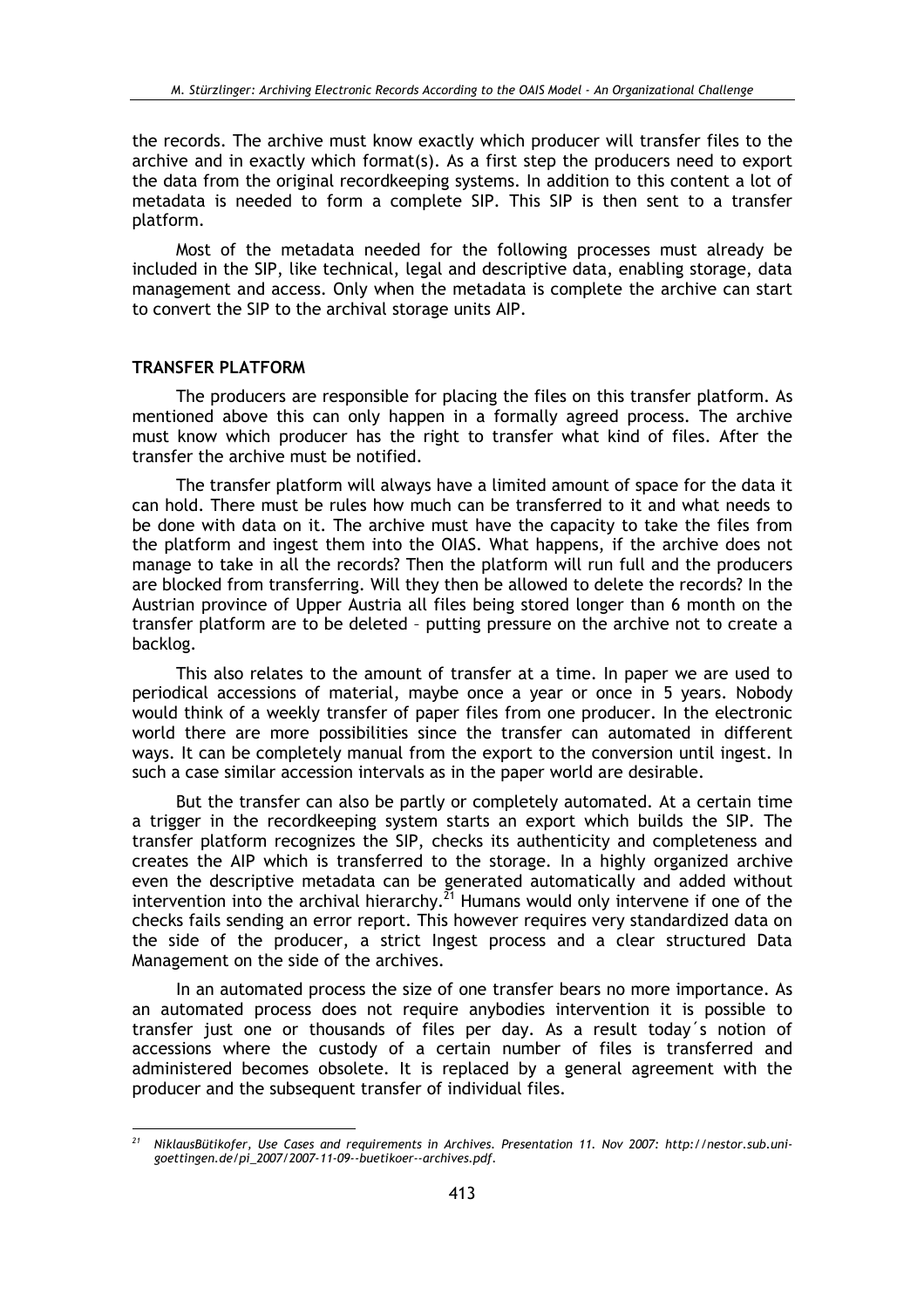# **GENERATE AIP (ARCHIVAL INFORMATION PACKAGE)**

A defined process creates an AIP from a SIP. Their relationship can be 1:1 where each SIP is transformed to one AIP. This could be one record being exported from the recordkeeping system, transformed to a SIP which is then the basis for the AIP. But more often a SIP will consist of for example 5000 files from a recordkeeping system. There is now the choice to create one AIP with 5000 files or 5000 AIPs. The descriptive metadata for Data Management will of course always create 5000 units of description.

The best solution depends on three considerations: (1) The complexity to handle a great number of files, (2) the difficulty when migrating big files with a number of different formats and (3) most importantly on the form of access. In Access a user will search for this metadata and find one file of interest. After the request for this file the AIP will be transformed to a DIP and presented to the user. If this DIP consists of all the 5000 files the result is not very user friendly. When this user has the permission to see this one file but not the other 4999 then the DIP becomes unusable.

Therefore the size of the SIP, AIP and DIP has to be considered in the initial stage of a project. The easiest solution of course is when each information package has only one content object (like a file) but it also means the highest possible number of files being transferred and managed.<sup>22</sup>

# **FINAL FORMAT**

A very important decision during export and ingest is the question of the final format of files. While the technical formats for long-term preservation are a question answered by many projects and proven in reality I want to focus on the point in time when the files are converted in the agreed final formats. $^{23}$ 

Many projects consider converting all files into a final format during the Ingest process. This has the advantage that all files are produced under the same controlled environment and the preservation metadata is generated to the same standard. On the other hand this choice has many disadvantages. Giving the archives the sole responsibility for the conversion process can overwhelm even larger organizations. Conversion can use large computing and time resources and always needs some form of checking. If the conversion process fails it puts all responsibilities on the archives.

Therefore the better solution is the conversion into the final format as soon as possible. This can be right after the creation of a document or at least after the last changes were made, like when a record is closed. This includes that the document is used and checked in the normal life-cycle of records making it easier to discover any errors in the conversion process. The archive receives most of the data already converted and checked making its workload more manageable.

The Danish National Archives for example have chosen this approach to make one SIP equal to one AIP. This is also possible because the legislation gives them the possibility to control the export and conversion process. The producers have to follow the archives instruction in creating the SIP: Jan Dalsten Sørensen, Revising the standards for digital transfers. From records management to archives - developing standards for transferring records: http://www.dlm2008.com/img/pdf/sorensen\_ab\_gb.pdf.

 $23$ A very important initiative on preservation is currently Planets, Preservation and Long-term Access through Networked Services: http://www.planets-project.eu. See also InSPECT: http://www.significantproperties.org.uk/index.html.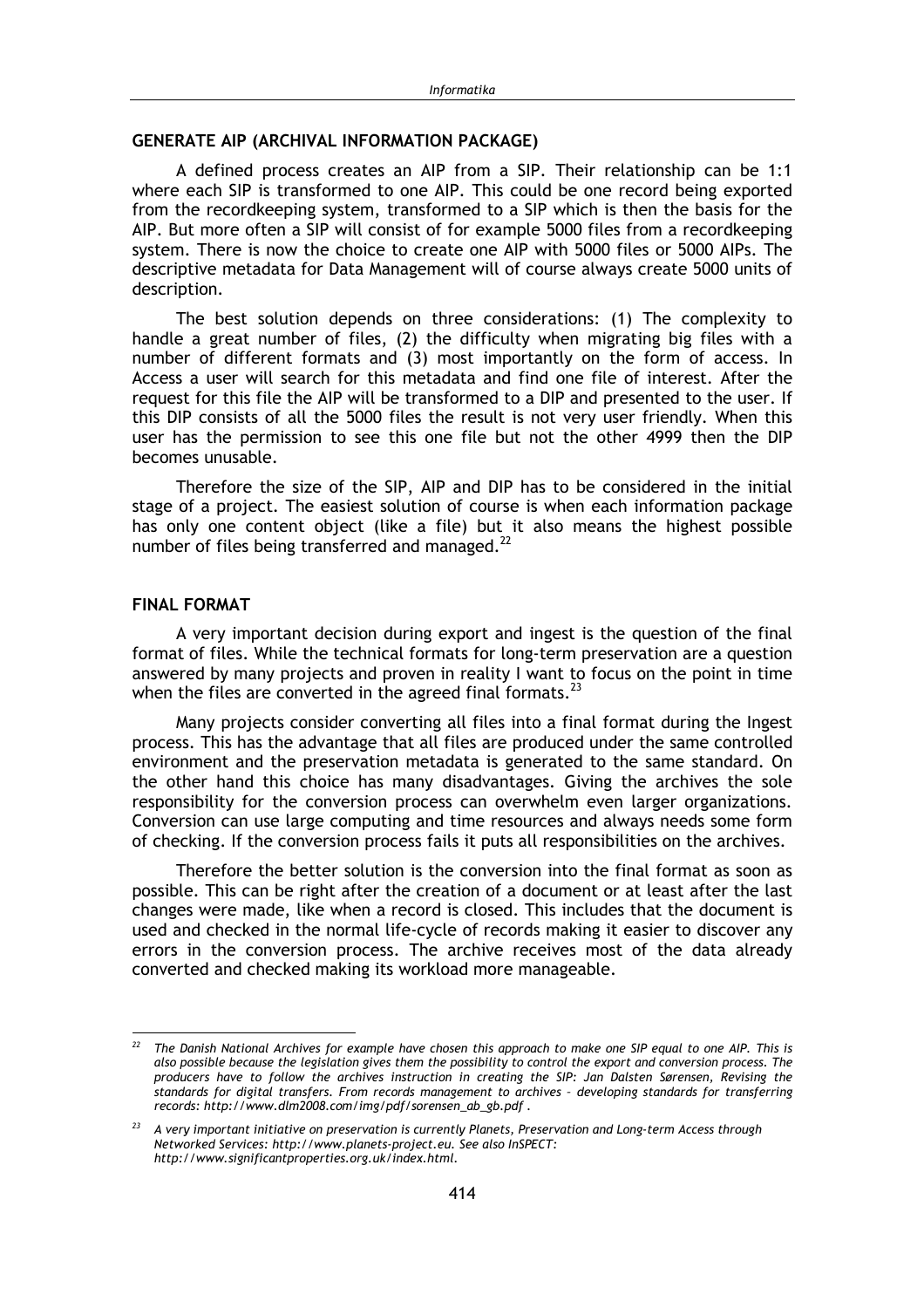#### **AUTHENTICITY**

During the export and the Ingest process the archive has to guarantee the authenticity of all the records. This means that certain checks are done and the logs for these checks are kept just as long as the records themselves.<sup>24</sup>

For the authenticity the archive must proof that the records were not changed, for example with a checksum.<sup>25</sup> Also the records must be readably - by the machine and by humans. While this seems to be a simple task it can be a challenge after several conversion steps. Lastly the records also must be understandable, which is more than just the ability to read something. For example if a MS-Word document containing a spreadsheet is converted into PDF the result might contain all the numbers of the spreadsheet but the lines and the spaces between the numbers might have been lost or at least distorted. In this case the numbers are readable but they make no more sense to the reader.

### **DATA MANAGEMENT**

During Ingest the descriptive metadata is duplicated as it is first stored in the AIP where it remains unchanged and authentic. Secondly it is stored in the Data Management for search and retrieval purposes. Here they are the basis for the units of description. Each record from the recordkeeping system must again be search- and viewable as a record. This metadata can be added and changed for quality assurance or more detailed description as it is usual in the archival tradition. Changing the metadata in the Data Management does not change the metadata in the AIP.

Furthermore the connection between records of the same series and the responding fonds over multiple transfers must be guaranteed. Therefore the Data Management must be able to create a hierarchy of description according to ISAD(G). Usually archival information systems (AIS) like scopeArchiv provide these functionalities.<sup>26</sup> An AIS also guarantees the connection between the traditional and the electronic archives. Both forms should be administered in the same hierarchy and with the same basic description. Different systems for different forms of data are an unacceptable solution for archivists.

The Data Management is responsible for storing and administering also the access rights providing an important legal service. Lastly the Data Management also provides the basis for the access of the consumers who search the metadata and are provided with the content.

The Data Management is the central tool for the internal administration and is closely connected to all other parts. It receives the metadata from the Ingest, provides the link to the AIPs in the Archival Storage, gives access to the consumers and is generally needed for all administrative functions of the OAIS.

Lisa LaPlant, Kate Zwaart, A holistic approach for establishing content authenticity and maintaining content integrity in a large OAIS repository. Archiving 2008, June 24-27, 2008, Berne, Switzerland.

<sup>&</sup>lt;sup>25</sup> Mariella Guercio, Authenticity and OAIS. The CASPAR Model and the Interpares Principles and Outputs. 11. 6. 2008: www.digitalpreservationeurope.eu/preservation-training-materials/files/AuthenticityOAIS.ppt.

<sup>&</sup>lt;sup>26</sup> scope solutions ag: www.scope.ch.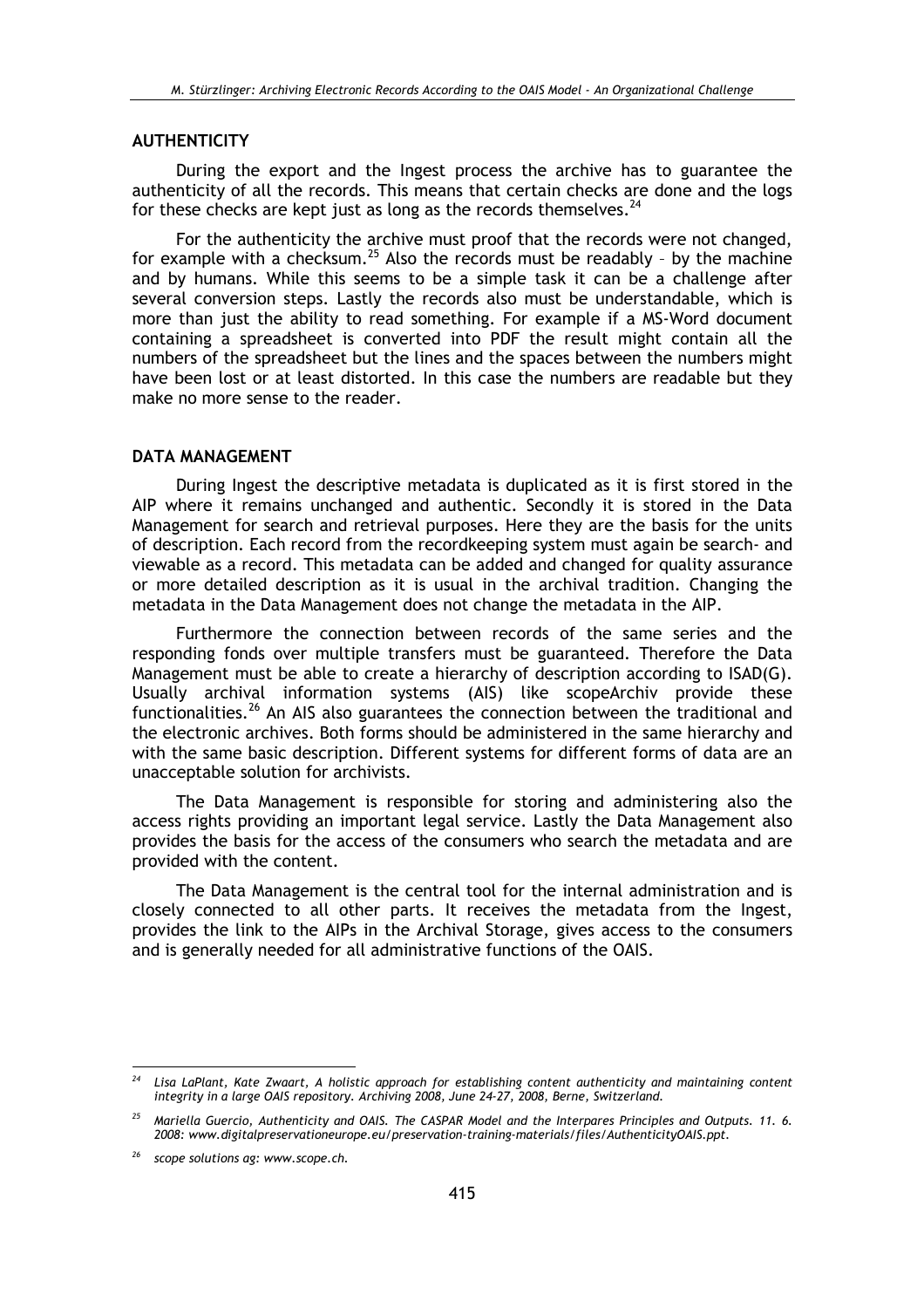#### **ARCHIVAL STORAGE**

Archival storage seems to be the easiest part. We all know that disk space is very inexpensive so storage is considered cheap. All archival organizations have some kind of storage either in-house or in agreement with an IT-service. So the storage part does not seem to be a big challenge. When looking closely into the functions of this module some more daunting problems arise.

When it comes to implementing a system that involves checks, backup and most of all people who run this system it can be very expensive.<sup>27</sup>

Especially the "monitor technology" and "develop preservation strategies and standards" is something that needs a lot of expertise. This involves a close look at the existing technologies, the capability to see future trends and a team to develop strategies for migration or emulation. For me this sounds a lot like a job for ITpeople rather than for archivists. They should however work closely together on these issues.

It also becomes obvious that this is not a job for small or mid-sized archives. Only those organizations with enough money and human resources can employ enough specialists.

They need to collect the relevant information and distribute it to the community. Today it is not clear who will provide this service; it could be one organization on a national level or even only a few on the international level.<sup>28</sup>

The same is true for the physical storage. While storage space is not an issue it is the storage services that can be quite difficult and expensive. Time will show whether storage will be done on a regional, national or again at an international level where for example 5 - 10 storage centers provide the service for all of Europe.<sup>29</sup>

# **ACCESS**

In Access the information is provided to the consumers. They are not a homogenous group but a diverse clientele with different interests and access rights. It is the task of the Access to provide only the information that somebody has the right to see but in a form that is useable. While the first part is guaranteed by the rights information stored in Data Management the second is provided by the DIP. The

 $27$ Ashley, Kevin (1999) "Digital Archive Costs: Facts and Fallacies." In Proceedings of the DLMForum on Electronic Records  $(DLM)$  $123:$ http://europa.eu.int/ISPO/dlm/dlm99/dlm\_proceed99\_03.pdf  $'99.$ D. Stephen Chapman, Counting the Costs of Digital Preservation: Is Repository Storage Affordable?: jodi.tamu.edu/Articles/v04/i02/Chapman/chapman-final.pdf. Lance Watsky, A Cost Comparison and Analysis of Storage Options for Media Collections: http://mic.loc.gov/preservationists\_portal/presv\_costcompare.htm.

Long-term Preservation Storage: OCLC Digital Archive versus Amazon S3 (May 16th, 2008): http://dltj.org/article/oclc-digital-archive-vs-amazon-s3/.

<sup>28</sup> For example the Digital Longevity project: The Dutch National Archive has established a Digital Longevity department to help ensure that Dutch government digital information is sustainable, properly managed, and can be preserved in an authentic and re-usable manner for the long-term. Also the UK National Archives provide a lot of information and services.

<sup>&</sup>lt;sup>29</sup> The Austrian government is currently in the process of selecting an archival system that includes the storage. It is designed as a PPP (public-private-partnership) model, where national and international data creators will be invited to archive their data in the central storage: Konzeption und Bereitstellung einer Software-Lösung für die digitale Langzeitarchivierung von Verwaltungsinformationen des Bundes (digLAimBUND) im Österreichischen Staatsarchiv: http://www.ausschreibung.at/smi-nr-114892-info-Konzeption-und-Bereitstellung-einer-Software-L%F6sung-f%FCr-die-digitale-Langzeitarchivierung-von-Verwaltungsinformationen-des-Bundes-digLAimBUND-im-%D6sterreichischen-Staatsarchiv.htm.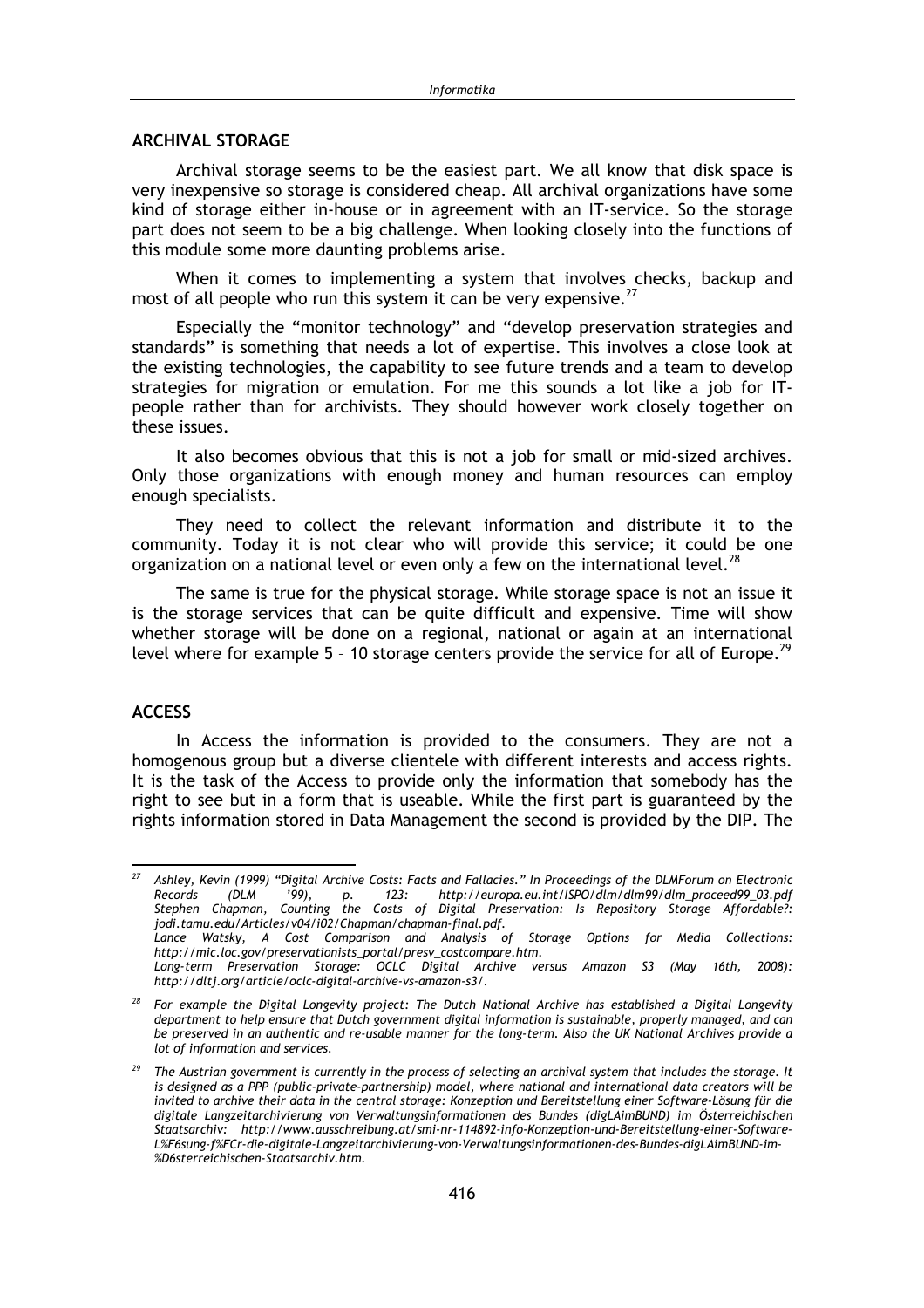DIP is created from the AIP in accordance to a set of rules. As mentioned above the relationship of AIP to DIP must not be 1:1.

The Access has the job to present the data readably and authentic. But it should also make sure that the information is understood by the users. This is true not only for the content itself but also for the context. A lot of institutions who undertake an electronic archives initiative look at the need of the current users of these records. While this is a prerequisite their view must also go bevond the first 10 years. The following questions should be answered:

How will anybody not connected to the creation process find this record? This reflects back to the creation of the SIP. Data that is not included in this step cannot be searched by the users.

How will anybody not familiar with the creating organizations find this record? This is a traditional function of archives where fonds and series provide the general structure. In some long-term preservation projects these aspects are ignored, especially the fonds. They are needed to provide a consistent access. For the consumer it is also very important that traditional and electronic records are kept in the same hierarchy with the same basic description. It cannot be the job of the user to know in which system records were created. One archival information system has to provide the access to all the data.

# **CONCLUSION**

The long-term preservation of electronic records does not start and is not finished with buying large storage systems. At the beginning there must be a clear concept of who the producers are, what they are producing and how the data is transferred to the archives. This concept must include the information that is needed for the preservation and for the dissemination to the consumers because most of that information is generated either by the producer or during the Ingest process.

As mentioned above in the chapter Archival Storage this task is a daunting one for each archives and might proof impossible for small and mid-sized archives. Bigger initiatives or archives must provide guidance; commercial companies must work as consultants. No single standard software has vet emerged and likely will not for the next years that covers all the functions of OAIS. To make it commercially viable it has to cover several bigger projects in several countries. But this should not hinder in making decisions right now.

There are different approaches when it comes to software. The first approach that has been chosen most of the times in recent vears is the in-house development. In individual projects the requirements were defined and subsequent a solution programmed.

This approach has the clear advantage that 100% of the requirements are met providing the project has adequate funding and is finished in time. It has however the huge disadvantage that a lot of the capacity of an institution is required for the specification, implementation and testing period. Especially the time and effort for testing is generally underestimated. Also in the long run a sizable effort is needed for updates making it commercially not very interesting.

Another disadvantage is the amount of know-how for such a project. When developing in-house the specification is also compiled in-house using in-house knowledge. The experience of all the other institutions with similar projects is not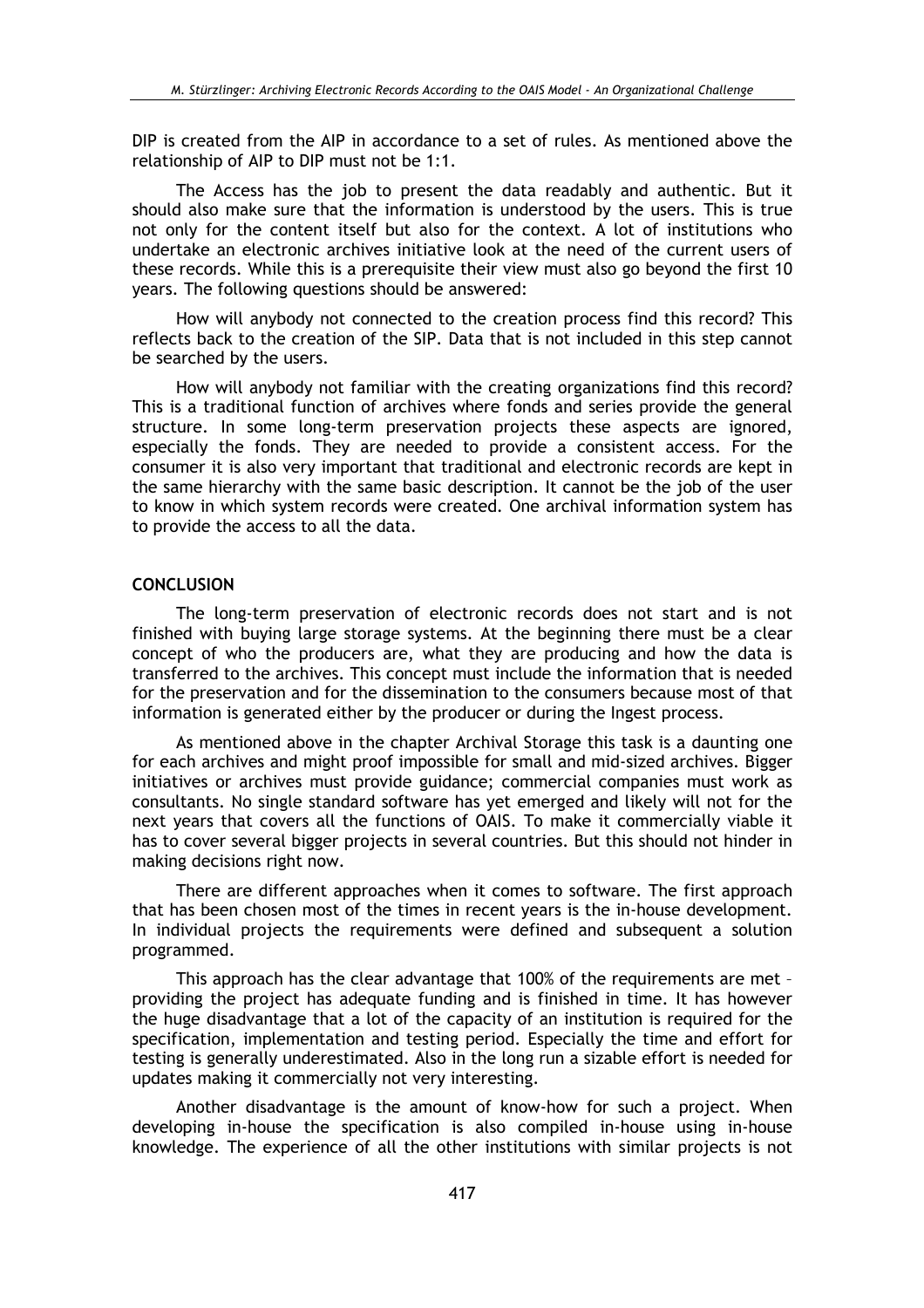considered - or at least not as an essential part of the design. Therefore this solution is rarely the best overall solution - both in costs and in functions.

Currently the most favored approach is to buy commercially available parts of the OAIS where the interoperability between the systems is guaranteed. This combines the advantages of the in-house solution with those of well tested and established standard software. Standard software is readily available, tested and has the input of many clients.

In such a scenario the export from the recordkeeping system and the creation of the SIP might be programmed individually. The SIP is transferred to a commercially available product where the Ingest is administered. The metadata is sent on to a standard archival information system (AIS) that has a built in access functionality. The AIP might be custom-built and is transferred to a standard archival storage system that includes mechanism for authenticity. The interface between the SIP and the Archival Storage is programmed individually.

Another possibility is to buy a complete system by a vendor covering all the functionalities. This approach requires a lot of preparation, planning and specification and a lot of money at the beginning. If successful it provides the archives with a single system that should meet all the requirements.

Large archives like the national archives of the United States of America or United Kingdom have been successful with this approach. They found vendors who custom-built individual systems. But it might be very difficult and costly for smaller institutions as "off the shelf" commercial software is not yet in sight.

The overall picture of long-term preservation including the organizational issues and the technical systems is quite complex. From the first steps of the initial design phase until after implementing all the parts a measure to ensure success is needed. To meet this challenge several initiatives respectively defined a catalog for "Trusted Digital Repositories". They provide more or less checklists for all the necessary aspects.<sup>30</sup> These documents provide an excellent guide on how to build an electronic archive

 $30$  Trusted Digital Repositories: Attributes and Responsibilities. An RLG-OCLC Report (May 2002): http://www.oclc.org/programs/ourwork/past/trustedrep/repositories.pdf. OCLC, Audit Checklist for Certifying Digital Repositories:

http://worldcat.org/arcviewer/1/OCC/2007/08/08/0000070511/viewer/file2433.html. nestor - materialien 8 - nestor-Kriterien - Kriterienkatalog vertrauenswürdige digitale Langzeitarchive Version II (November 2008): http://www.langzeitarchivierung.de/downloads/mat/nestor\_mat\_08.pdf. Ronald Jantz, Michael J. Giarlo, Digital Preservation. Architecture and Technology for Trusted Digital

Repositories. D-Lib Magazine (June 2005). Volume 11 Number 6:

http://www.dlib.org/dlib/june05/jantz/06jantz.html.

Reagan W. Moore, MacKenzie Smith, Assessment of RLG Trusted Digital Repository. Requirements:

http://sils.unc.edu/events/2006jcdl/digitalcuration/Moore\_Smith-JCDLWorkshop2006.pdf.

Christopher A. Lee and Helen R. Tibbo, Digital Curation and Trusted Repositories: Steps Toward Success. Journal of Digital Information, Vol 8, No 2 (2007): http://journals.tdl.org/jodi/article/view/229/183

Data Seal of approval: http://www.datasealofapproval.org.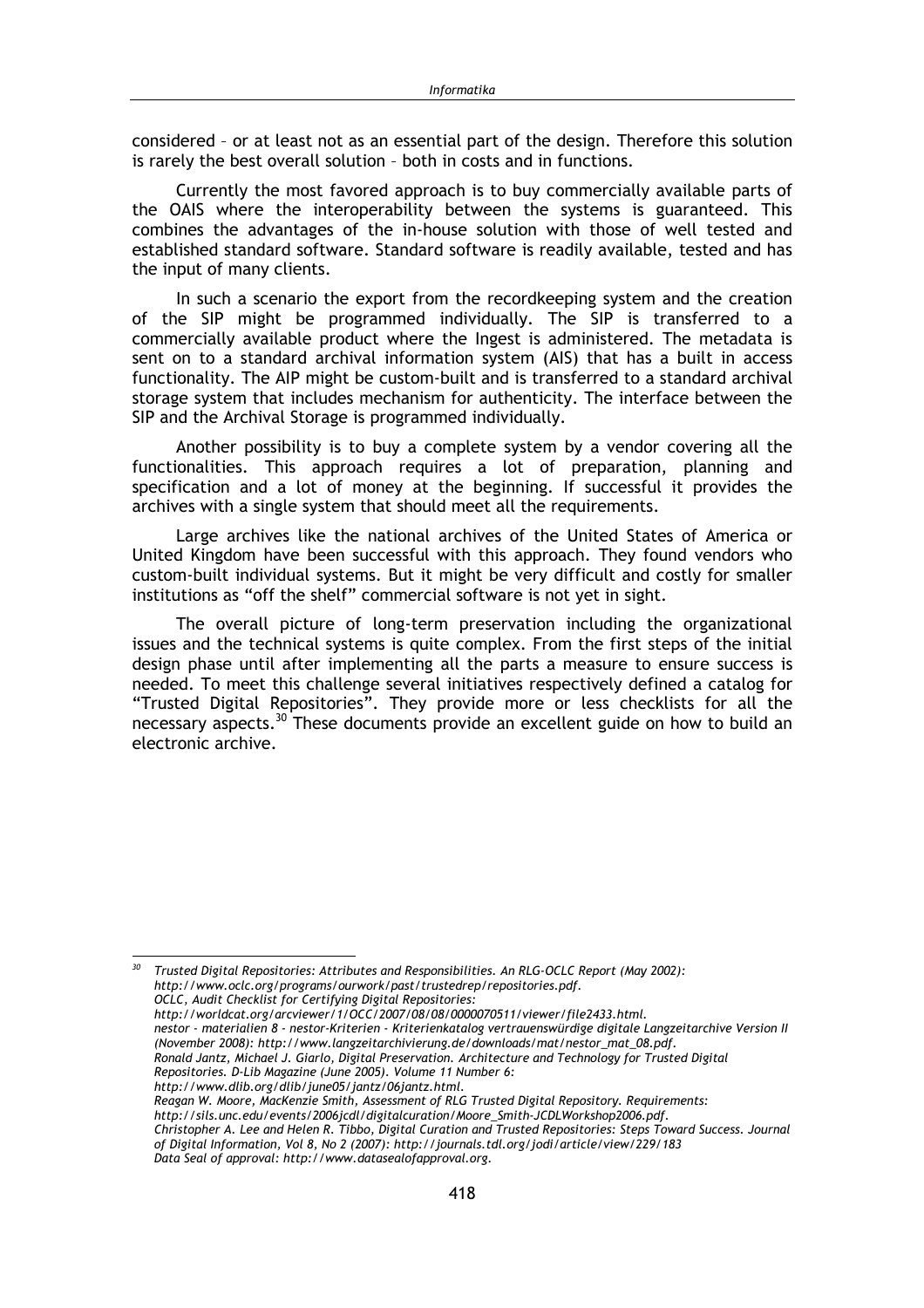#### **POVZETEK**

# ARHIVIRANJE ELEKTRONSKIH DOKUMENTOV V SKLADI Z MODELOM OAIS -**ORGANIZACIJSKI IZZIV**

Dandanes predstavlja na področju arhiviranja največji izziv arhiviranje in dolgoročna hramba dokumentov v elektronski obliki. Arhivska skupnost se tega problema zaveda, obstajajo zamisli za rešitev in je trenutno na poti iskanja ter vpeljevanja rešitev.

Najdemo lahko le nekaj »dobrih praks« o tem, kako se spopadati z izzivom arhiviranja elektronskih zapisov. Na splošno je bil sprejet le standard OAIS. To je referenčni model za dolgoročno hrambo. Opisuje več funkcij med arhivom, njegovim upravljanjem in ustvarjalci kot tudi z uporabniki dokumentov. V članku želi avtor podati pregled modela OAIS in pokazati na nekatere izzive, s katerimi se pri njegovi vpeljavi srečujejo arhivi. Članek ne obravnava tehničnih vprašanj ali oblik datotek, osredotoči se bolj na organizacijske težave. Na več mestih avtor opozori tudi na nekatere najbolj pomembne projekte, ki nudijo podporo in odgovore.

OAIS definira ustvarjalce, in sicer so institucije ali osebe, ki arhivsko gradivo predajajo arhivom. Ustvarjalec ima dolžnost, da napravi izvoz iz originalnega sistema in ustvari informacijski paket, imenovan SIP (oddajni informacijski paket), ki ga sprejme arhiv. Ta potem izvrši številne kontrole paketa, ki mora biti nato preoblikovan in shranjen kot AIP (arhivski informacijski paket). Ko so podatki dokončni in pripravljeni za arhiviranje, se jih dalje obdeluje. Najprej se v »Data Management« shranijo samo opisni metapodatki, AIP pa je shranjen v arhivski hrambi.

V »Data Management« se shranjujejo vsi opisni podatki o elektronskih dokumentih: to se najverjetneje zgodi v arhivskem informacijskem sistemu (AIS). V arhivski hrambi (Archival Storage) so podatki zaščiteni in hranjeni v sistemu. Tukaj se tudi izvaja preverjanje napak, obnavljanje in prenos podatkov. Dostop (Access) vsem strankam omogoča možnost iskanja in pridobivanja arhiviranih podatkov. Podatki se uporabnikom predajajo kot DIP (predajni informacijski paket). Kot dodatek opisanim funkcijam obstaja še administracija, kjer se pripravljajo dogovori glede predaje in prevzema SIP, pravila dostopa in kjer se obravnavajo splošni standardi in politike. Načrtovanie varovania podatkov kontrolira tehnološke spremembe in razvija strategijo, ki vodi k prenosu podatkov. Pomembno je vedeti, da so mnoge od zahtev dolgoročne hrambe in varovanja elektronskih zapisov, organizacijske potrebe. Sele takrat, ko so te izpolnjene, se lahko začne implementacija tehničnih sistemov.

To velja še posebej za proces prevzema, kjer se podatki od ustvarjalca prenašajo v arhiv. V svetu obstaja že nekaj projektov in smernic, ki nudijo pomoč pri vzpostavljanju podrobnega in natančnega procesa. Ta del zahteva veliko koordinacije v pravnem, organizacijskem in tehničnem pogledu. Vključuje valorizacijske odločitve in čas, ko se valorizacija izvede, ne glede na to, ali se izvede pred, med ali po prevzemu. Ustvarjalci in arhivi se morajo dogovoriti, kakšni metapodatki bodo vključeni v proces. Za kasnejši dostop so neprecenljivi podatki o vsebini in dostopnih rokih. Prav tako morajo uskladiti čas in količino prenosa, saj morajo arhivi priskrbeti potrebne vire za prevzem vseh podatkov. Dogovoriti se je potrebno tudi o končnih formatih in verodostojnosti podatkov.

V »Data Managementu« se za iskanje in pridobivanje podatkov morajo shraniti tudi opisni podatki. Za zagotavljanje kakovosti in bolj podrobnih podatkov, kot je to